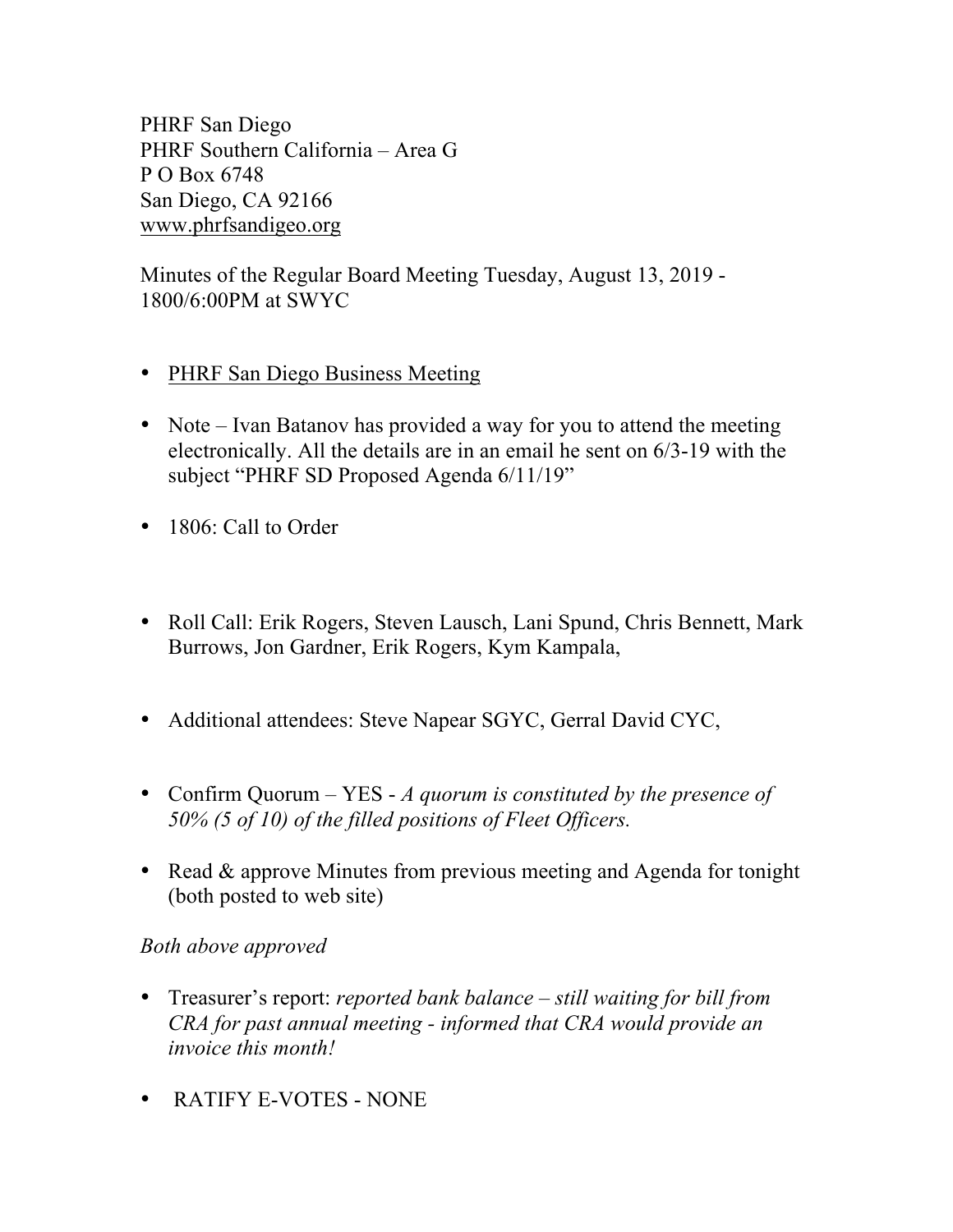## • OLD BUSINESS

- Insurance to protect the Board *– discussion as to applying for a 501c incorporation prior to obtaining insurance*
- Incorporate Board discussed and voted to obtain 501c incorporation and seek errors and omissions insurance polity Motion Steve Napier Second Kym Kampala

VOTE 8 YES 0 NO

Look into by laws to check if we are allowed to incorporate Motion to from a sub committee to investigate 1. seek / 501c non profit incorporation 2. seek/ accountant to provide records for said tax returns 3. seek / insurance agent to provide said policy motion Chris Bennett second Steve Napier

VOTE 8 YES 0 NO

• NEW BUSINESS

NONE

- STANDING REPORTS
- Fleet Chairman: *Not Present*
- Vice Chairman: *No Report*
- Chief Handicapper: *Not present*
- Fleet Secretary: *Not Present*
- Roster Secretary: *No Report*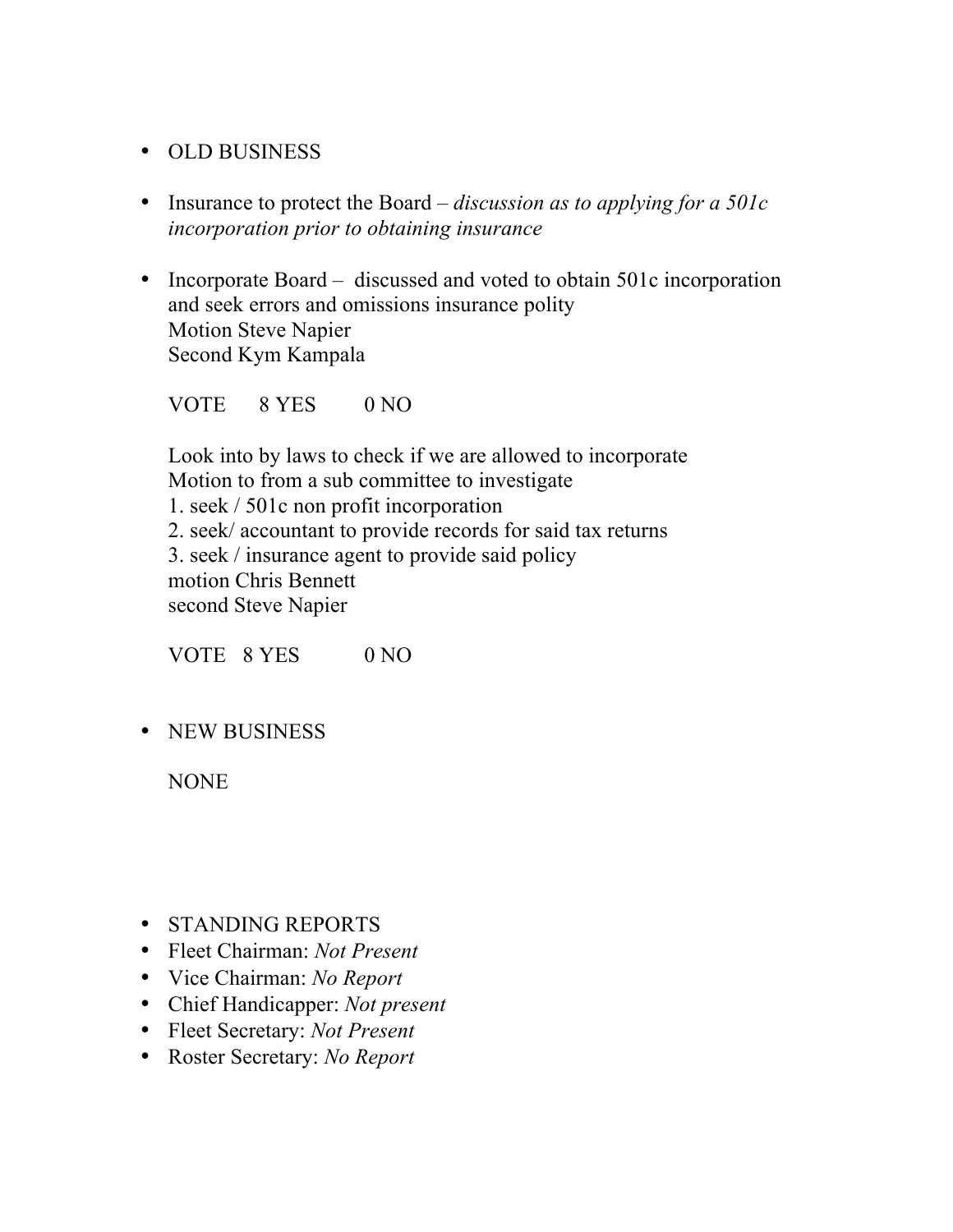- Data Systems Officer: *trying to resolve logon application issues to web site*
- Public Relations: *No Report*
- Fleet Scorer: *No Report*
- Treasurer: *No Report*
- Past Fleet Chairman: *No Report but she's back!!!!!!*
- Next Meeting: September 10, 2019
- Adjourn PHRF San Diego Business Meeting: 1850
- 1909 HANDICAPPING BUSINESS MEETING
- Call to Order: 1910
- Additional attendees: Craig Leweck, Lisa Leweck, Aileron 27

Handicappers: Steve Napear, Jon Gardner, Erik Rogers, Mick Moore, Kai Erdman, Brian Fritzges

- Confirm Quorum YES *A quorum is constituted by the presence of a quorum of the Executive Board plus representation by a minimum of 3 SDAYC member clubs and a minimum of 3 of the current classes. The Fleet Executive Board can be counted for the purpose of ensuring representation of either the 3 SDAYC member clubs or the 3 classes.*
- RATIFY E-VOTES NONE
- TEMPORARY RATINGS ABOUT TO EXPIRE *A Temporary Rating may be provided by Chief handicapper in the event a handicap is requested to race in an upcoming race which will take place before a meeting, and the board is unable to vote on the rating (Prior to race). The request should be email approved or voted on at next board meeting to make permanent. In the event at a board meeting where an owner has submitted an application, fees are paid, but the Board believes it does not have sufficient data or information to accurately rate a boat, a Temporary rating may be provided with the understanding the owner should submit race results during the three months to show data, to verify the Temporary Rating. Temporary rating may be adjusted after review of*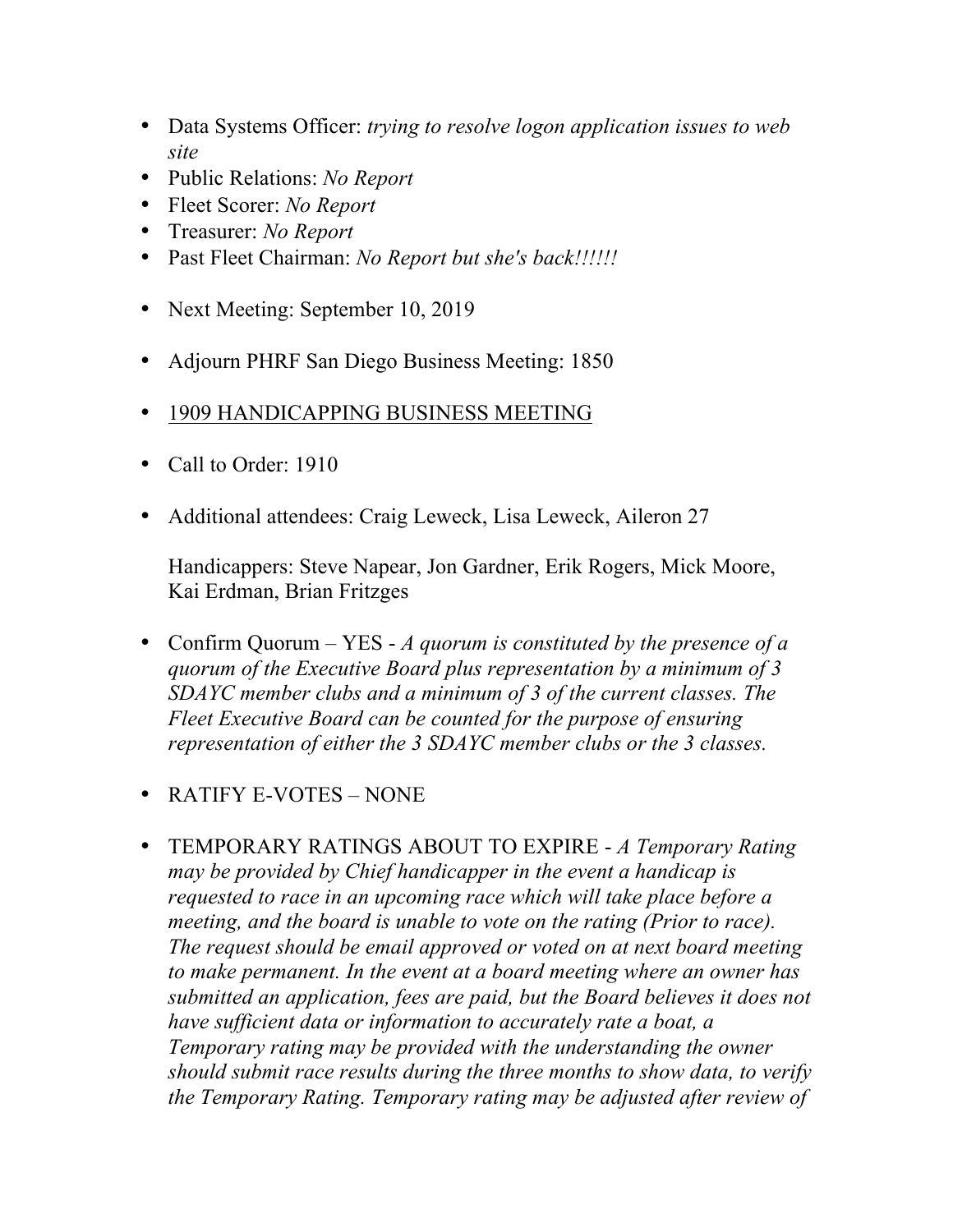*results. In the event the data is not provided the temporary rating will be considered expired at the end of 120 days. A new complete application (Minus Fees) will need to be presented to board to have the boat considered again for a PHRF certificate. The Chief Handicapper may, at his or her discretion, renew the Temporary Rating twice.*

- Beneteau Oceanis 35.1, Wayfinder, 153/153/153, 08/14/19 *extend 120 days*
- Beneteau 331, Nauti Cal, 159/159/159, 08/19/19 *– extend 120 days*
- Hobie 33 MH, Sizzle, 87/72/69, 09/09/19 *extend 120 days*
- RATING REVIEW AMERICAN GIRL

Temporary rating 120 days

New rating 167/167/167

Motion Jon Gardener 11 seconds a mile

Second Steve Napear

10 YES 0 NO

- NEW BOATS 1. Application received by Roster Secretary at least 7 days before meeting. 2. Application complete. 3. Sail number properly obtained from U S Sailing or regionally from SCYA. 4. Dues paid
- Majestic, 7715, Jenneau Sun Odyssey 419 sail number valid Max Headsail 106 so is this boat not able to carry an overlapping jib? - not certified by PHRF SoCal –

New rating 93/85/85

Motion Chris Bennett

Second Steven Lausch

9 YES 0 NO